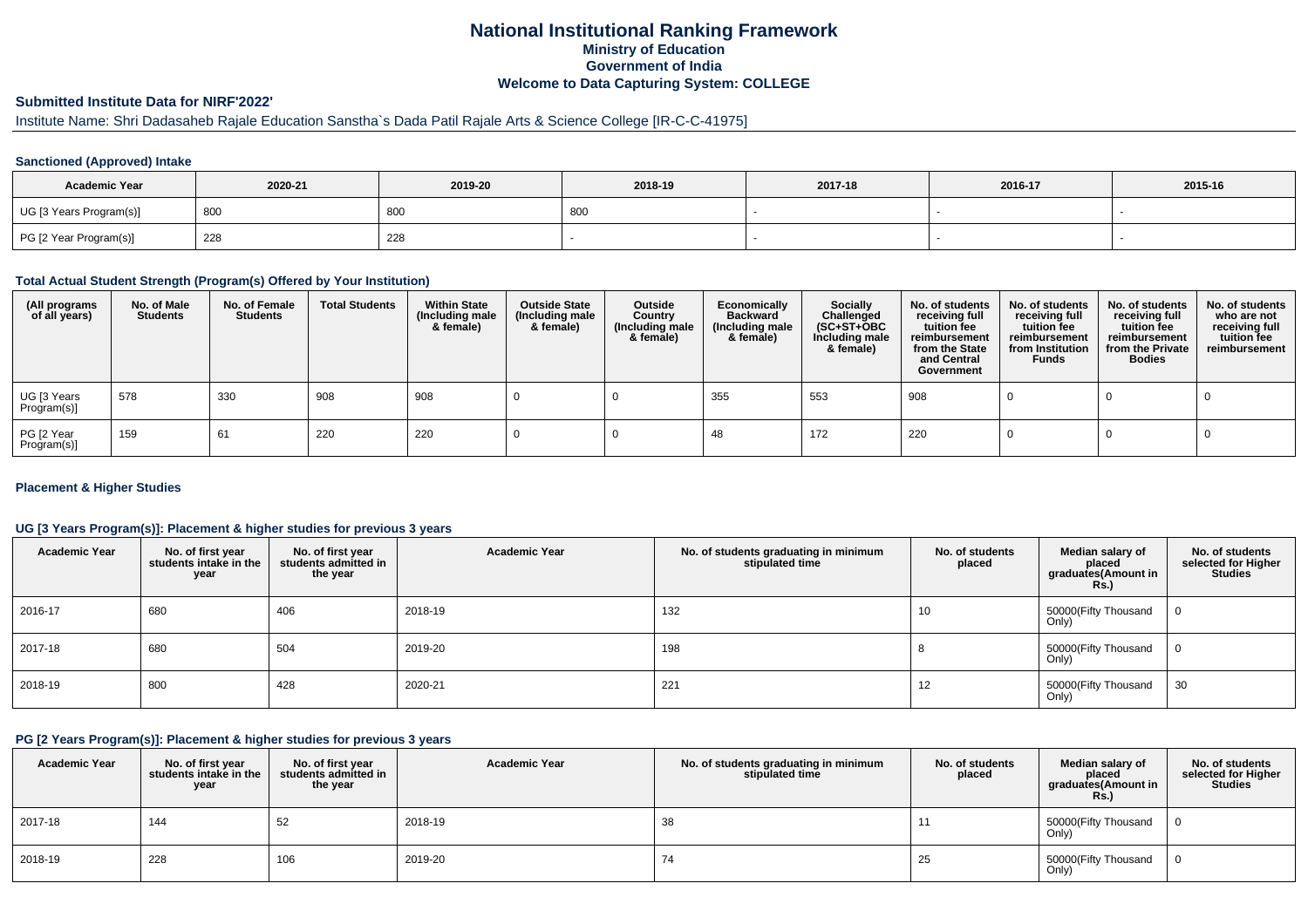| 2019-20 | 228 | 2020-21 |  | $\overline{1}$ 50000/Fifty T'<br>Thousand<br><b>JUUU</b><br>Only) |  |
|---------|-----|---------|--|-------------------------------------------------------------------|--|
|         |     |         |  |                                                                   |  |

## **Financial Resources: Utilised Amount for the Capital expenditure for previous 3 years**

| <b>Academic Year</b>                                                                                 | 2020-21                                                                                  | 2019-20                                                                   | 2018-19                                                               |  |  |  |  |  |  |  |
|------------------------------------------------------------------------------------------------------|------------------------------------------------------------------------------------------|---------------------------------------------------------------------------|-----------------------------------------------------------------------|--|--|--|--|--|--|--|
|                                                                                                      | <b>Utilised Amount</b>                                                                   | <b>Utilised Amount</b>                                                    | <b>Utilised Amount</b>                                                |  |  |  |  |  |  |  |
| Annual Capital Expenditure on Academic Activities and Resources (excluding expenditure on buildings) |                                                                                          |                                                                           |                                                                       |  |  |  |  |  |  |  |
| Library                                                                                              | 247492 (Two Lakhs Forty Seven Thousand Four Hundred<br>Ninety Two)                       | 149032 (One Lakh Forty Nine Thousand Thirty Two)                          | 92162 (Ninety Two Thousand One Hundred Sixty Two)                     |  |  |  |  |  |  |  |
| New Equipment for Laboratories                                                                       | 4800 (Four Thousand Eight Hundred)                                                       | 0 (Zero)                                                                  | 0 (Zero)                                                              |  |  |  |  |  |  |  |
| Other expenditure on creation of Capital Assets (excluding<br>expenditure on Land and Building)      | 53169789 (Five Crores Thirty one Lakhs Sixty nine thousand<br>seven hundred eighty nine) | 48470400 (Four Crores Eighty Four Lakhs Seventy Thousand<br>Four Hundred) | 41400225 (Four Crores Fourteen Lakhs Two Hundred Twenty<br>Five only) |  |  |  |  |  |  |  |

## **Financial Resources: Utilised Amount for the Operational expenditure for previous 3 years**

| <b>Academic Year</b>                                                                                                                                                                            | 2020-21                                                                            | 2019-20                                                                               | 2018-19                                                                |  |
|-------------------------------------------------------------------------------------------------------------------------------------------------------------------------------------------------|------------------------------------------------------------------------------------|---------------------------------------------------------------------------------------|------------------------------------------------------------------------|--|
|                                                                                                                                                                                                 | <b>Utilised Amount</b>                                                             | <b>Utilised Amount</b>                                                                | <b>Utilised Amount</b>                                                 |  |
|                                                                                                                                                                                                 |                                                                                    | <b>Annual Operational Expenditure</b>                                                 |                                                                        |  |
| Salaries (Teaching and Non Teaching staff)                                                                                                                                                      | 51977555 (Five Crores Ninteen Lakhs Seventy Seven<br>Thousands Five Hundred Fifty) | 44316866 (Four Crores Forty Three Lakhs Sixteen Thousands<br>Eight Hundred Sixty Six) | 38700455 (Three Crores Eighty Seven Lakhs Four Hundred<br>Fifty Five)  |  |
| Maintenance of Academic Infrastructure or consumables and<br>other running expenditures (excluding maintenance of hostels<br>and allied services, rent of the building, depreciation cost, etc) | 9770 (Nine Thousand Seven Hundred Seventy)                                         | 3908 (Three Thousand Nine Hundred Eight)                                              | 7500 (Seven Thousand Five Hundred)                                     |  |
| Seminars/Conferences/Workshops                                                                                                                                                                  | 40496 (Forty Thousand Four Hundred Ninety Six)                                     | 265431 (Two Lakhs Sixty Five Thousand Four Hundred Thirty<br>One                      | 379558 (Three Lakhs Seventy Nine Thousand Five Hundred<br>Fifty Eight) |  |

# **PCS Facilities: Facilities of physically challenged students**

| 1. Do your institution buildings have Lifts/Ramps?                                                                                                         | Yes, more than 80% of the buildings |
|------------------------------------------------------------------------------------------------------------------------------------------------------------|-------------------------------------|
| 2. Do your institution have provision for walking aids, including wheelchairs and transportation from one building to another for<br>handicapped students? | Yes                                 |
| 3. Do your institution buildings have specially designed toilets for handicapped students?                                                                 | Not available                       |

## **Faculty Details**

| Srno           | Name                  | Age | Designation                | Gender | Qualification | Experience (In<br><b>Months)</b> | <b>Currently working</b><br>with institution? | <b>Joining Date</b> | <b>Leaving Date</b>      | <b>Association type</b> |
|----------------|-----------------------|-----|----------------------------|--------|---------------|----------------------------------|-----------------------------------------------|---------------------|--------------------------|-------------------------|
|                | DR S D MHASKE         | 46  | Associate Professor        | Female | Ph.D          | 264                              | Yes                                           | 23-08-1999          | $\overline{\phantom{a}}$ | Regular                 |
| $\overline{2}$ | DR K G GAIKAWAD       | 47  | <b>Assistant Professor</b> | Male   | Ph.D          | 156                              | Yes                                           | 03-06-2008          | $ -$                     | Regular                 |
| 3              | DR J N NEHUL          | 52  | <b>Assistant Professor</b> | Male   | Ph.D          | 312                              | Yes                                           | 03-07-1995          | --                       | Regular                 |
|                | <b>MS B S KACHARE</b> | 36  | <b>Assistant Professor</b> | Female | M.Sc.         | 48                               | Yes                                           | 15-06-2017          | $\overline{\phantom{a}}$ | Other                   |
| 5              | MS M R KUTE           | 52  | <b>Assistant Professor</b> | Female | M.A           | 324                              | Yes                                           | 25-07-1994          | $ \sim$                  | Regular                 |
| 6              | MR R B ADLING         | 34  | <b>Assistant Professor</b> | Male   | M. Phil       | 111                              | Yes                                           | 06-10-2012          | $ \sim$                  | Regular                 |
|                | DR S R BHARATE        | 52  | <b>Assistant Professor</b> | Male   | Ph.D          | 312                              | Yes                                           | 03-07-1995          | $\overline{\phantom{a}}$ | Regular                 |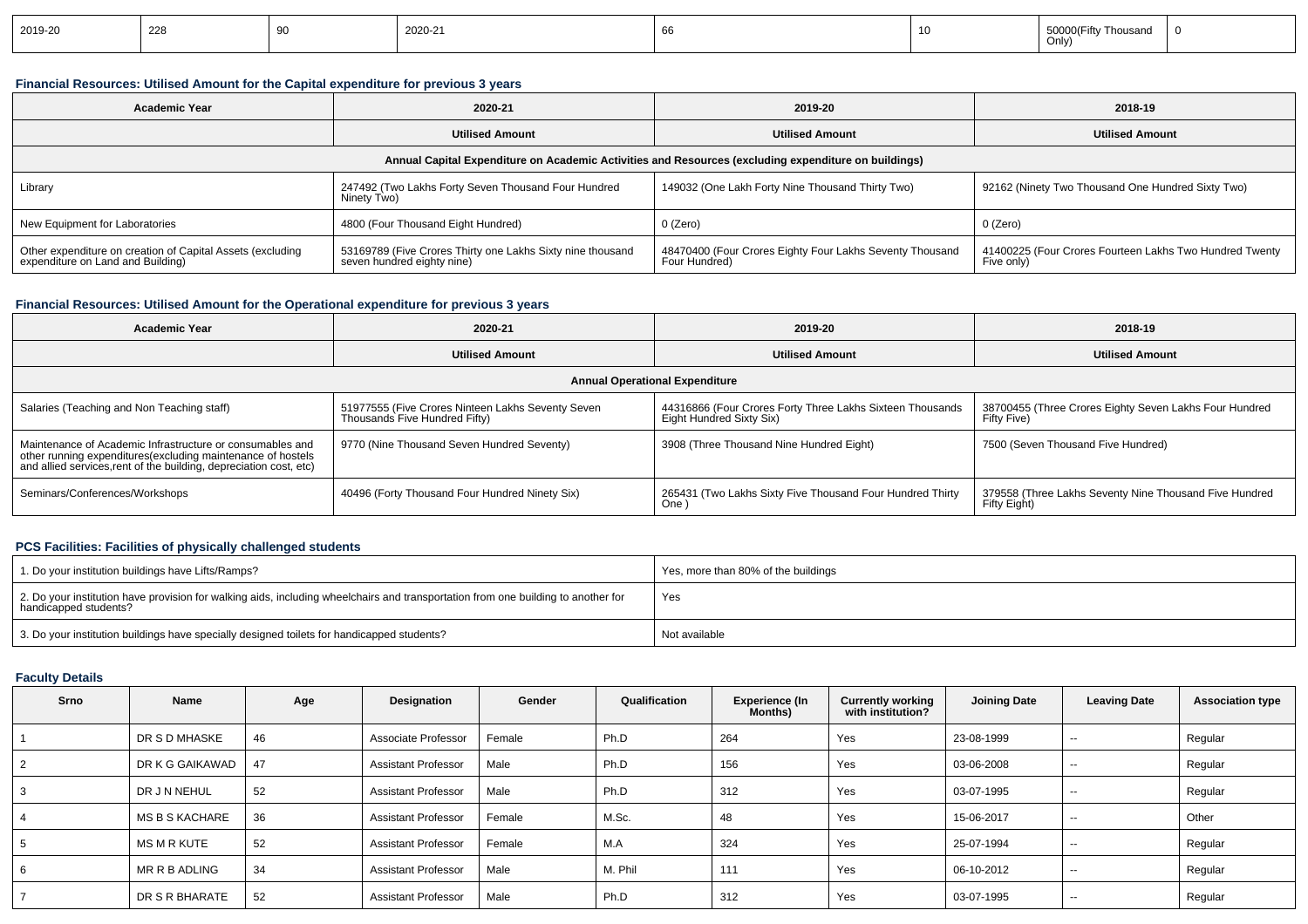| 8      | MR A G AGASE                | 34 | <b>Assistant Professor</b>                          | Male   | M.A       | 48  | Yes | 15-06-2017 | $\overline{\phantom{a}}$ | Other               |
|--------|-----------------------------|----|-----------------------------------------------------|--------|-----------|-----|-----|------------|--------------------------|---------------------|
| 9      | DR J T KANADE               | 55 | Associate Professor                                 | Male   | Ph.D      | 312 | Yes | 11-07-1995 | н.                       | Regular             |
| 10     | MR R T GHOLAP               | 41 | <b>Assistant Professor</b>                          | Male   | M. Phil   | 180 | Yes | 24-07-2006 | $\overline{\phantom{a}}$ | Regular             |
| 11     | DR S B<br><b>DESHMUKH</b>   | 55 | <b>Assistant Professor</b>                          | Male   | Ph.D      | 324 | Yes | 25-07-1994 | --                       | Regular             |
| 12     | DR A R<br><b>CHOURPAGAR</b> | 35 | <b>Assistant Professor</b>                          | Male   | Ph.D      | 111 | Yes | 16-10-2012 | --                       | Regular             |
| 13     | DR R J TEMKAR               | 55 | Dean / Principal /<br>Director / Vice<br>Chancellor | Male   | Ph.D      | 336 | Yes | 21-07-1993 | --                       | Regular             |
| 14     | DR V B BANSODE              | 43 | <b>Assistant Professor</b>                          | Male   | Ph.D      | 204 | Yes | 28-08-2004 | $\overline{a}$           | Regular             |
| 15     | MR G B LAWANDE              | 54 | <b>Assistant Professor</b>                          | Male   | M. Phil   | 300 | Yes | 08-07-1996 | --                       | Regular             |
| 16     | MR D B GAIKWAD              | 50 | <b>Assistant Professor</b>                          | Male   | M.Sc.     | 312 | Yes | 20-07-1995 | --                       | Regular             |
| 17     | DR R P GHULE                | 52 | <b>Assistant Professor</b>                          | Male   | Ph.D      | 298 | Yes | 08-07-1996 | $\overline{\phantom{a}}$ | Regular             |
| 18     | <b>MR C N PANSARE</b>       | 29 | <b>Assistant Professor</b>                          | Male   | M.Sc.     | 48  | Yes | 15-06-2017 | $\overline{\phantom{a}}$ | Other               |
| 19     | DR M S TAMBOLI              | 55 | <b>Assistant Professor</b>                          | Male   | Ph.D      | 324 | Yes | 25-07-1994 | ⊷.                       | Regular             |
| 20     | MR C P KALE                 | 47 | <b>Assistant Professor</b>                          | Male   | Ph.D      | 48  | Yes | 15-06-2017 | $\overline{\phantom{a}}$ | Adhoc / Contractual |
| 21     | <b>MS A K PATOLE</b>        | 49 | <b>Assistant Professor</b>                          | Female | M. Phil   | 288 | Yes | 24-09-1997 | --                       | Regular             |
| 22     | DR S J DESHMUKH             | 55 | <b>Assistant Professor</b>                          | Male   | Ph.D      | 336 | Yes | 21-07-1993 | --                       | Regular             |
| 23     | MR A H DESAI                | 37 | <b>Assistant Professor</b>                          | Male   | M.A       | 126 | Yes | 13-12-2011 | --                       | Regular             |
| 24     | MR D N<br>KANDEKAR          | 48 | <b>Assistant Professor</b>                          | Male   | M.Sc.     | 216 | Yes | 28-07-2003 | $\overline{\phantom{a}}$ | Regular             |
| 25     | MR R M<br><b>BAVASKAR</b>   | 55 | <b>Assistant Professor</b>                          | Male   | M.Sc.     | 336 | Yes | 21-07-1993 | $\overline{\phantom{a}}$ | Regular             |
| 26     | <b>MR A S SHAIKH</b>        | 32 | <b>Assistant Professor</b>                          | Male   | M.Sc.     | 48  | Yes | 15-06-2017 | $\overline{\phantom{a}}$ | Other               |
| 27     | DR N R KAKADE               | 47 | <b>Assistant Professor</b>                          | Female | Ph.D      | 276 | Yes | 03-08-1998 | $\overline{\phantom{a}}$ | Regular             |
| 28     | Mr Akolkar L R              | 29 | <b>Assistant Professor</b>                          | Male   | M.Sc(Phy) | 69  | Yes | 15-09-2014 | --                       | Adhoc / Contractual |
| 29     | Mr Akolkar A R              | 29 | <b>Assistant Professor</b>                          | Male   | M.Sc(Phy) | 59  | Yes | 07-08-2015 | --                       | Adhoc / Contractual |
| 30     | Rajale A V                  | 25 | <b>Assistant Professor</b>                          | Female | M.Sc.     | 35  | Yes | 01-08-2018 | --                       | Adhoc / Contractual |
| 31     | Mhaske D M                  | 25 | <b>Assistant Professor</b>                          | Female | M.Sc.     | 35  | Yes | 21-08-2019 | --                       | Adhoc / Contractual |
| 32     | Ingale Y R                  | 27 | Assistant Professor                                 | Female | M.Sc.     | 23  | Yes | 20-08-2019 | Щ,                       | Adhoc / Contractual |
| $33\,$ | Dr Dalve D R                | 33 | <b>Assistant Professor</b>                          | Male   | Ph.D      | 23  | Yes | 15-07-2019 | ⊶.                       | Adhoc / Contractual |
| 34     | Khedekar D N                | 26 | <b>Assistant Professor</b>                          | Male   | M.COM     | 35  | Yes | 20-07-2018 | $\overline{\phantom{a}}$ | Adhoc / Contractual |
| 35     | Dr Bhise N H                | 32 | <b>Assistant Professor</b>                          | Male   | Ph.D      | 34  | Yes | 11-08-2018 | $\overline{\phantom{a}}$ | Adhoc / Contractual |
| 36     | Dr Jagtap B S               | 35 | <b>Assistant Professor</b>                          | Male   | Ph.D      | 23  | Yes | 21-08-2019 | ⊷.                       | Adhoc / Contractual |
| 37     | Navale A B                  | 25 | <b>Assistant Professor</b>                          | Female | M.COM     | 20  | Yes | 03-09-2019 | Щ,                       | Adhoc / Contractual |
| 38     | Veer K S                    | 26 | <b>Assistant Professor</b>                          | Female | M.COM     | 23  | Yes | 26-07-2019 | Щ,                       | Adhoc / Contractual |